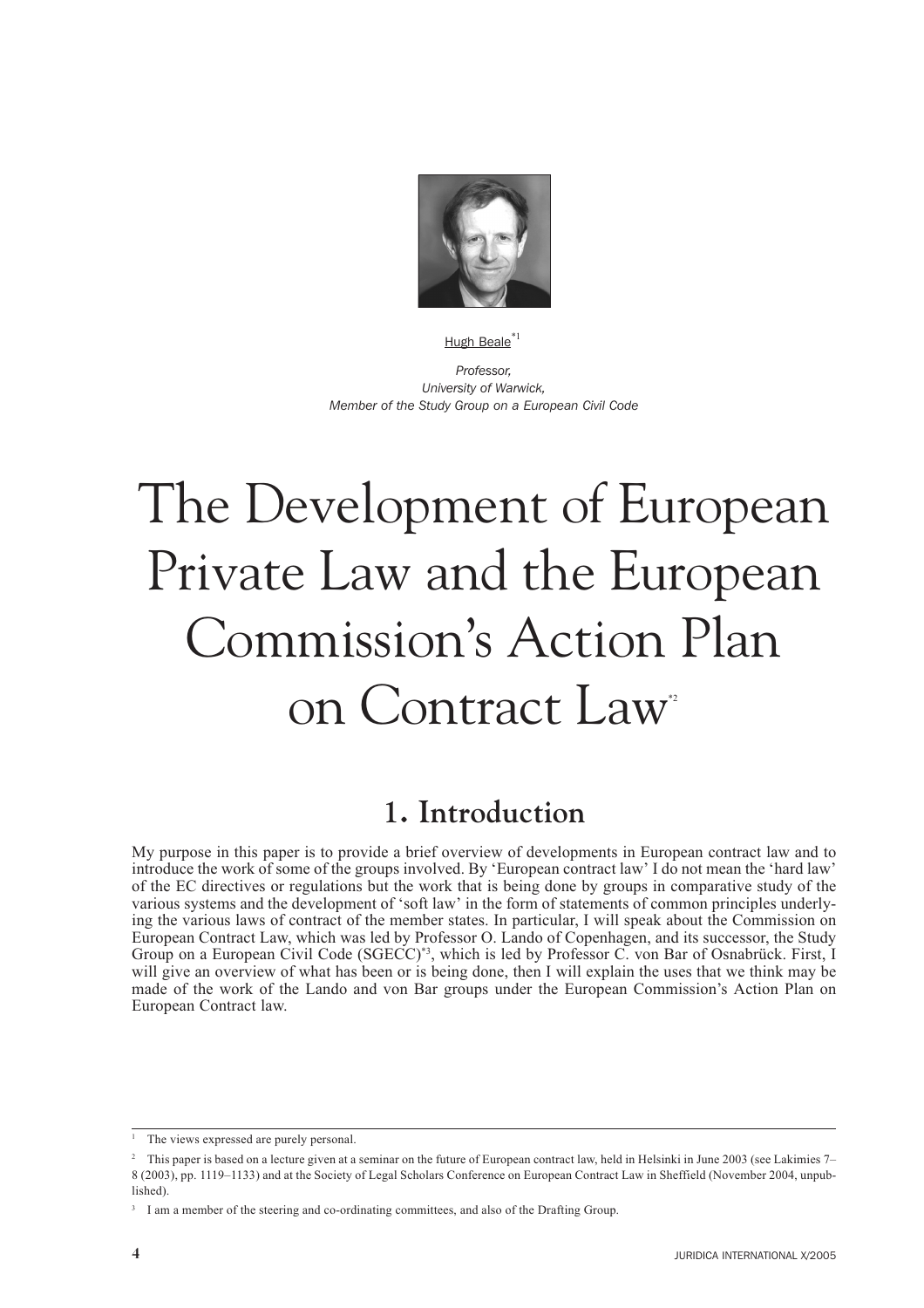### 2. The Principles of European Contract Law

Many of you may have seen the Principles of European Contract Law produced by the Commission on European Contract Law led by Professor Lando.<sup>\*4</sup> These are often called the PECL or, by everyone except Lando himself, the Lando Principles. The Lando Principles are in the form of a series of articles, accompanied by a commentary explaining how they relate to each other and the principles as a whole, to give the reader help in understanding them. There are also notes that explain how each article relates to the various national laws, with references to primary or secondary sources in each national system.<sup>\*5</sup>

Essentially, the project was to produce a statement of the principles that the group thinks underlie the private law of all the individual member states of the EU. I will return to the purpose of the principles after I have described the SGECC.

# 3. The Study Group on a European Civil Code

Professor von Bar was a member of the Lando group, and his project grew out of it. Its aim is to do what the PECL have done for general contract law for, more or less, the rest of private law.

The SGECC comprises several teams. Each team is led by a distinguished professor. Most consist of a team leader and a number of young researchers — usually students who are at the same time working on their PhDs — who do much of the comparative research. The teams are based in universities in different countries. In Germany (under Professor C, von Bar in Osnabrück) there are teams working on torts, unjust enrichment, and *negotiorum gestio* ('benevolent intervention') and (under Professor U. Drobnig at the Max-Planck-Institut in Hamburg) on personal security and security of movable property. In the Netherlands, there are teams working on sales (under Professor E. Hondius in Utrecht); service contracts (under Professor J. Barendrecht in Tilburg); and long-term contracts such as those of agency, distribution, and franchising (under Professor M. Hesselink in Amsterdam). More recently, other teams have begun work: one on the transfer of property in movables (under professors B. Lurger in Graz and J. Rainer in Salzburg); one on rental of moveable property (led by Professor K. Lilleholt in Bergen)\*6; and one on trusts (headed by Dr. Swan at Osnabrück).\*7

The Lando group has been subsumed into this larger study group, and an additional team has commenced revision of the PECL to take care of issues that have arisen both in the work on specific contracts and more generally.

### 4. Other groups

What other groups are there, and what are they doing? I am not able to give an account of all of them, but it may be of interest to outline the work of those with which I am most familiar.

A number of groups apart from the SGECC are working on restatements of the common principles of European law. The works will have a roughly similar format — statements of principles in the form of articles. These groups include:

- $-$  the Academy of European Private Lawyers (Gandolfi group), which has produced a code of general contract law\*8:
- the EC group on tort and insurance law (sometimes called the Spier group, as Professor Jaap Spier was a founding member)<sup>\*9</sup>; and
- a team, established by the late Professor F. Reichert-Facilides and now chaired by Professor Heiss, working on insurance contracts.\*10

<sup>8</sup> The draft proposal for a body of general European contract law was published in G. Gandolfi (ed.). Code Européen des Contracts - Avantprojet. Giuffré, Milan 2001. See also R. Schulze, R. Zimmermann (eds.). Basistexte zum Europäischen Privatrecht. 2<sup>nd</sup> ed. Baden-Baden 2002.

See Principles of European Contract Law, Parts I and II. O. Lando, H. Beale (eds.). Kluwer 2000; Principles of European Contract Law, Part III. O. Lando, E. Clive, A. Prüm, R. Zimmermann (eds.). Kluwer 2003.

For further information, see the Lando group's Web site: http://www.cbs.dk/departments/law/staff/ol/commission on ecl/index.html.

<sup>&</sup>lt;sup>6</sup> See http://www.sgecc.net/.

See http://www.elsi.uos.de/privatelaw.

See http://civil.udg.es/tort/.

<sup>&</sup>lt;sup>10</sup> See http://www2.uibk.ac.at/zivilrecht/restatement/.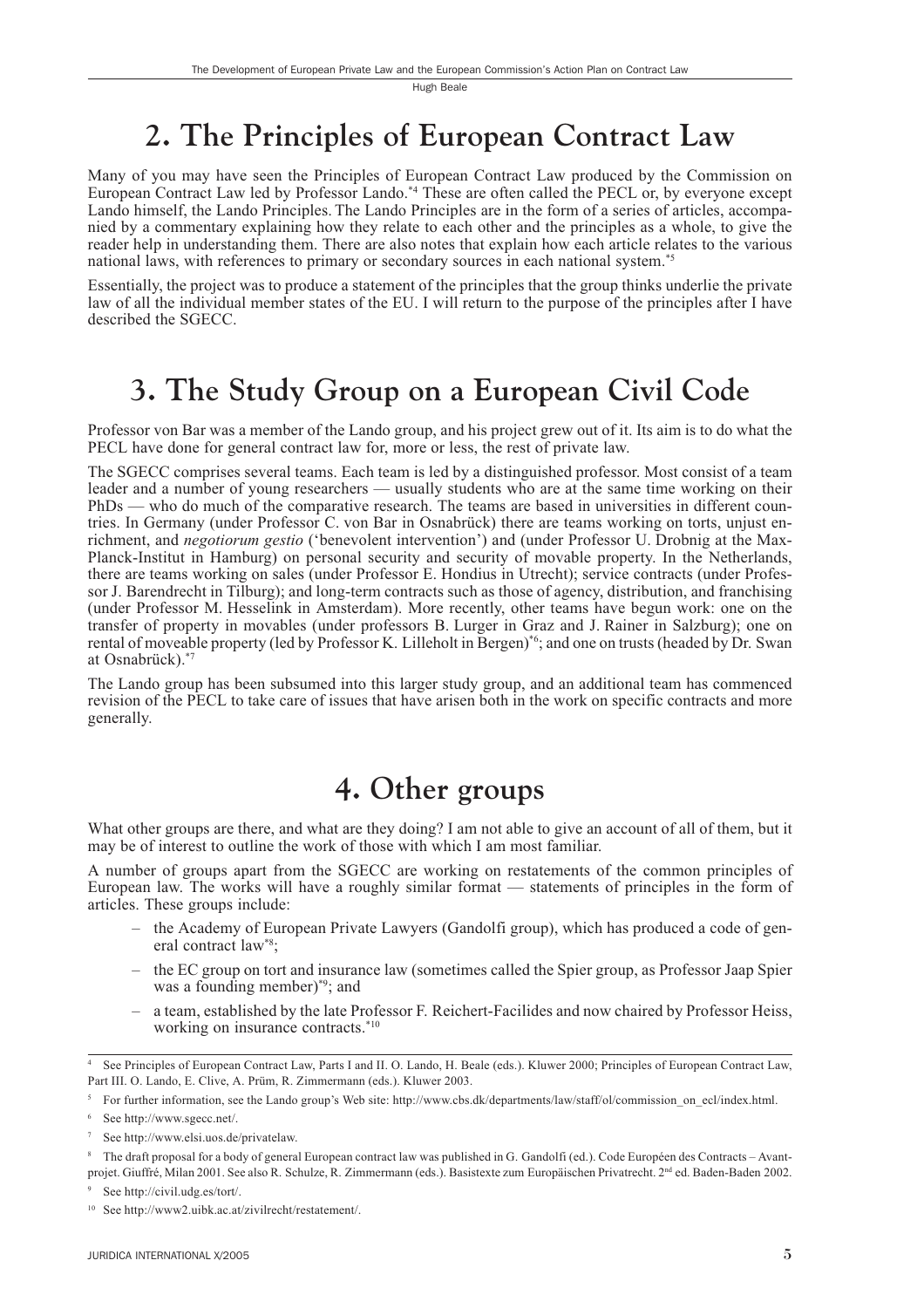Also working in part on statements of principles, but taking a slightly different line, is the European Research Group on Existing EC Private Law (*Acquis* Group).<sup>\*11</sup> This group is working specifically on the principles and policies that underlie the existing *acquis communautaire*. There is a second group based in Turin, looking at terminology in EC contract law.\*12

Then there are a number of groups that take other approaches. Three will be well known to this audience. The Common Core of European Private Law (or Trento) Project looks at how typical cases would be resolved in the various national systems.<sup>\*13</sup> The Leuven Centre for a Common Law of Europe is producing the Casebooks on the Common Law of Europe series, which aims to present what is common to the various<br>national laws and is found in the *acquis* to a student audience.<sup>\*14</sup> The Society of European Contract Law organises conferences on the general theme of European contract law and publishes the conference papers.<sup>\*15</sup> Many of the papers take an interdisciplinary approach — e.g., employing economic analysis of law.

There are, of course, a number of well-established comparative law institutions that have shown some interest in European contract law. I would mention in particular the Association Henri Capitant<sup>\*16</sup> and the Société de Législation Comparée.

In addition, a number of new groups have been established in the last few months, of particular note being the Research Group on the Economic Assessment of Contract Law Rules, organised from Tilburg, and the Study Group on Social Justice in European Law.\*17

#### 5. A European Civil Code?

The name of the study group led by Professor von Bar suggests that its aim is no less than to produce a European civil code, starting with the law of obligations. Is this really what it is about? Was the aim of the Commission on European Contract Law to produce a single European law of contract?

To be honest, views differ. To some people, the case for a European code is obvious. First, having different legal systems within the EU hinders trade within the internal market and is inconvenient. We have managed to achieve technical harmonisation in, for example, the voltages for electrical appliances; we should do the same for our laws. Secondly, the continued existence of different national legal orders perpetuates the national barriers that the EU is seeking to overcome. For some, a European civil code would serve the same purpose of aiding political integration that civil codes have so often served in the past.

Thus, for years there have been strong voices in favour of a European code, or at least a European code of contract law. Professor Lando himself envisaged as long ago as the late '70s that his Principles of European Contract Law might form the basis of a harmonising code.\*18 In 1989, the European Parliament passed a resolution requesting that a start be made on the preparatory work for drawing up a European code of private law.<sup>\*19</sup> It is clear that the body contemplated unification of the different private laws that are important for the development of a single market.

There are many arguments both for and against a European civil code. Even within the Lando group, there were many who were at best ambivalent about the notion of a European code of contract law that would replace the various individual national laws, or even harmonise them by acting as a form of directive that member states would have to implement by changing the substance of their laws. Quite apart from the difficulty of seeing any legal base for a code in the existing treaties, especially in light of the decision of the

<sup>&</sup>lt;sup>11</sup> See http://www.acquis-group.org/.

<sup>&</sup>lt;sup>12</sup> See http://www.dsg.unito.it/ut/.

<sup>&</sup>lt;sup>13</sup> See, e.g., R. Zimmermann, S. Whittaker (eds.). Good Faith in European Contract Law. Cambridge: CUP 2000. See http://www.jus.unitn.it/ dsg/common-core/home.html.

<sup>&</sup>lt;sup>14</sup> See, e.g., Tort Law (the contributions by, e.g., W. van Gerven, J. Lever, and P. Larouche). Hart Publishing, Oxford 2000; Contract. H. Beale, A. Hartkamp, H. Kötz, D. Tallon (eds.). Oxford: Hart Publishing 2002. See http://www.law.kuleuven.ac.be/casebook/.

<sup>&</sup>lt;sup>15</sup> For example, S. Grundmann, J. Stuyck (eds.). An Academic Green Paper on European Contract Law. Kluwer 2002. See http://www. secola.org/.

<sup>&</sup>lt;sup>16</sup> See http://membres.lycos.fr/HenriCapitant/sommaire.htm.

<sup>&</sup>lt;sup>17</sup> See their manifesto 'Social Justice in European Contract Law: A Manifesto'. - European Law Journal, November 2004 (10) 6, pp. 653-674. There is not space here to consider the challenge the group makes to the democratic legitimacy of the CFR project. I do not think the criticism is valid so long as the CFR remains merely a 'toolbox' that (more or less) democratically elected or appointed legislators will use to draft legislation.

<sup>&</sup>lt;sup>18</sup> See the preface to Parts I and II, at p. xi; and the introduction, at p. xxiv.

<sup>&</sup>lt;sup>19</sup> Resolution of 26 May 1989, OJ C 158/401 of 26.06.1989, repeated in 1994 (Resolution of 6 May 1994, OJ C 205(519) of 25.07.1994); see PECL Parts I and II, Introduction, p. xxiii.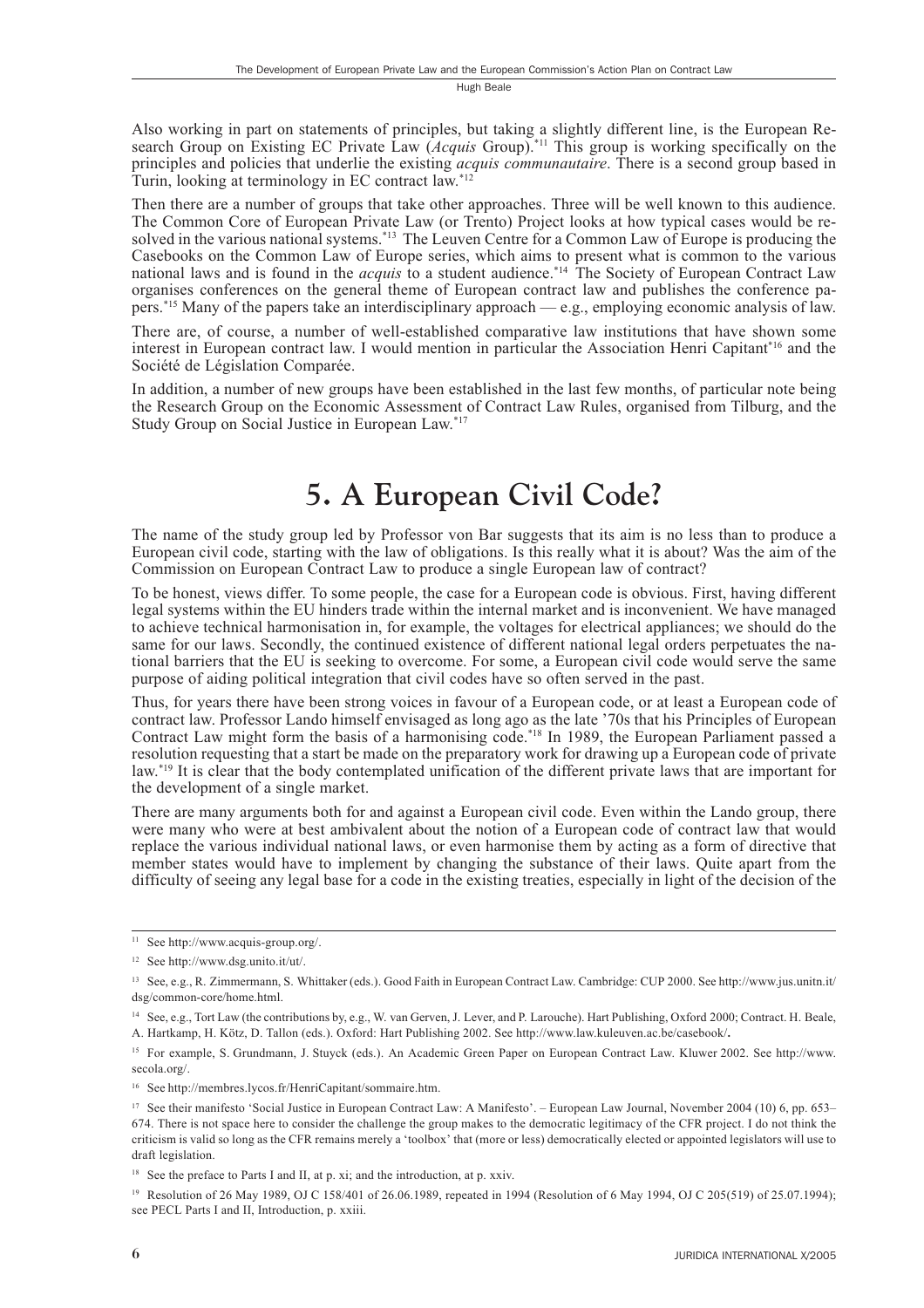European Court of Justice in the 'Tobacco Advertising' case\*20, many members of the Commission thought that the real value of European principles lay in less ambitious aims. Moreover, whatever the views in the European Parliament may be, there is no sign in recent European Commission documents<sup>\*21</sup> that unification or even substantive harmonisation is anywhere on their agenda. So — and because I am one of the doubters — I want to concentrate in this paper on the other uses to which the Lando Principles and the work of the SGECC may be put.

#### 6. The value of statements of principles

First, there is the question of contracts between parties in different jurisdictions. Private international law allows the parties, broadly speaking, to choose which law shall govern their contract and lays down rules to determine which law shall apply if the parties have not made a choice. But, as Professor Lando so clearly saw, that is only a partial solution to the problem. One of the parties will have to find out about a foreign legal system, and the same party may suspect that the other party will derive some advantage from working under its 'own' law. An alternative is to use a third national system; for example, English law has been adopted very widely as the law governing international transactions between parties who have no other connection with England. If both parties are in fact familiar with English law as well as with their own law, that may well be a good solution; but one or even both of them may not have that familiarity.

Some parties seek to avoid this problem by agreeing that their contract shall be governed by the *lex merca*toria or 'internationally accepted principles of commercial law'. The first question is whether such a provision is valid. A number of legal systems give such a choice partial recognition, in that they permit the parties to have their disputes resolved by arbitration in accordance with such principles, even though, technically, the arbitration takes place under a national law (and therefore subject to its mandatory rules). But there was until recently also a second problem: what is the modern lex mercatoria? What principles of commercial law are internationally accepted? It was very difficult to say until a modern statement of these principles was provided, for use within Europe, by the PECL and — more or less simultaneously and in very similar terms but obviously intended for worldwide use — the UNIDROIT Principles of International Commercial Contracts. $*^{22}$ 

An even more obvious solution is for the parties to specify a particular internationally agreed set of rules, preferably one that represents a balance between the different systems, as the law to govern their contract. The prime example is 1980's Vienna Convention for International Sale of Goods (CISG), but that, of course, applies only to sales of goods and has not been ratified by some countries (including my own, though I have been told by those who should know that a decision in principle to ratify it was reached a few years ago<sup>\*23</sup> and a fresh consultation on the question is under way). But there were no rules for other kinds of contracts until the PECL and UNIDROIT Principles were produced; and in any event they cannot replace national law completely.

The PECL may have other uses in international contracts, even where the contract in question is governed by one or the other party's national law. They may serve to increase our understanding of each other's legal systems and as a translation tool. Let me explain what I mean.

The work of the Lando group has shown that, if a functional approach is taken, in the sense that we look not at the language or concepts used but at the actual outcomes in concrete cases, in the field of general contract law there are actually very few major differences of substance between the legal systems in the European Union - in other words, under most systems, the results of the majority of concrete cases will be broadly the same. The problem is that the concepts and language used by the various laws of contract across Europe are very different from each other. However, the Commission found it possible to set out basic principles, which, by and large, seem not only to be acceptable to lawyers in all member states but also to be readily understandable by them. The 'Comments' that accompany the articles, and more particularly the comparative 'Notes', mean that these principles can be used as a kind of tool for translation from one system to another, or a search engine to enable one to find out whether a rule in one system has an equivalent in another. As one of my Dutch colleagues put it, we envisage a day when the principles will make it possible for a lawyer sitting at her computer terminal to find out what the relevant answer is to a point on contract law

<sup>&</sup>lt;sup>20</sup> Germany v. Council, Parliament, and Commission, Case C-376/98. - ECR 2000, I-8419. For a very full discussion of the implications of this case in terms of the legal basis, see S. Weatherill. The European Commission's Green Paper on European Contract Law: Context, Content and Constitutionality. – Journal of Consumer Policy 2001 (24), pp. 339–399.

<sup>&</sup>lt;sup>21</sup> See further below.

<sup>&</sup>lt;sup>22</sup> Principles of International Commercial Contracts (UNIDROIT, Rome 1994).

<sup>&</sup>lt;sup>23</sup> A bill was prepared for introduction in the House of Lords, but the unfortunate illness of its sponsor, Lord Clinton Davies, led to its abandonment.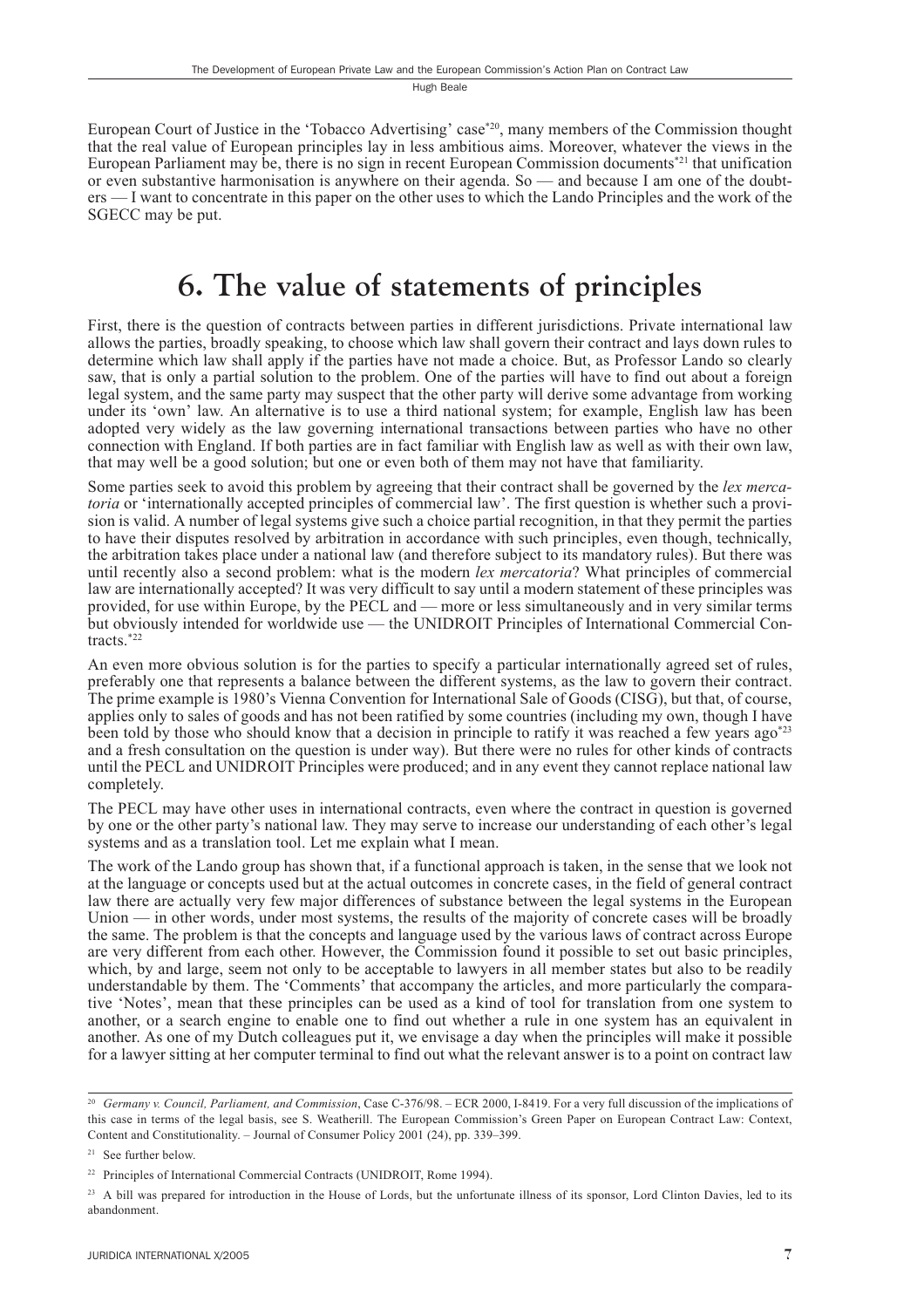in every legal system in the European Union. She will be able to identify how the principles deal with the particular point in which she is interested and then, through the Notes to the relevant article, to find the equivalent rule in each system listed.

Finally, common principles can also provide shared terminology and concepts for European Community legislation. At present, it is often very difficult to interpret directives. To take a simple and well-known example, if a directive calls for a consumer to be able to recover 'damages', what does that mean? In the Simone Leitner case\*24, the European Court of Justice had to decide whether the damages to which a consumer was entitled under the provisions of the Package Travel Directive must include compensation for non-pecuniary loss suffered when the holiday was not as promised. This type of damages is recognised by many national laws but was not recognised under Austrian law.

I suspect that further sectoral harmonisation measures will be adopted by the European Union in years to come. There remain quite a few areas in which differences between national laws are still thought to create some hindrance to trade within the internal market. By no means all of them relate to consumer contracts. So to provide a shared legal language for the drafting of EU legislation is important.

# 7. Non-contractual liability

These arguments can be used to justify work on general principles of contract law and even on specific contracts, since the parties are, more or less, free to adopt whatever rules they wish to govern their contract. But the parties cannot choose which law of tort should apply. Surely, it might be argued, there is no point in working on tort unless you are in favour of unification of the law of tort across Europe. I disagree, for a number of reasons.

First, I think that sooner or later the various legal systems are going to have to reclassify many of the obligations recognised under modern law. In some arenas, this is already beginning to happen. For example, some still refer to *culpa in contrahendo* as a kind of non-contractual liability, but it is one that is dealt with as part of the law of contract. Similarly, in this country it is slowly being recognised that liability for what we call negligent misstatement<sup>\*25</sup> has as many analogies with contract as it does with tort—and many cases<br>that, because of our doctrine of privity of contract<sup>\*26</sup>, we have had to deal with as cases in tort would in othe countries be treated as cases of contract. I think that the parties should be free to choose which legal regime is to govern liability for some forms of *culpa in contrahendo* or negligent misstatement. The same is true for the law governing liability for defects in property when the property has been sold by the original contracting party to the claimant, and of many forms of liability in restitution.

Secondly, it is obvious that parties based in one country who are thinking of carrying out operations in another may become subject to tort liability in the country in which they are operating. The simplest example is a construction project, where causing injuries to third parties and interference with their property are very real risks. While actions in tort are normally brought in the jurisdiction where the tort has occurred, and thus will involve local lawyers, that will not necessarily be the case in all situations, and, in any event, the construction company will need to know what legal risk it is running when it prepares its bid and administers the contract. It will usually find it cheaper and more convenient to use lawyers in its own country to provide advice on the various matters involved, if they are able to do so. So the need for 'translation tools' applies equally to non-contractual liability.

Thirdly, any directive that deals with liability in contractual situations may have to deal also with issues of non-contractual liability. It is my guess that gradually the European Commission's efforts to harmonise specific sectors will move further beyond consumer protection measures and will encompass business-tobusiness relations, and that this will lead to moves to harmonise some areas of non-contractual liability. Liability to subsequent owners for defects in immovable property is one possible example.

<sup>&</sup>lt;sup>24</sup> Case C-168/00, Simone Leitner v. TUI Deutschland. - ECR 2002, I-2631.

<sup>&</sup>lt;sup>25</sup> See Hedley Byrne & Co. Ltd. v. Heller & Partners Ltd. - AC 1964, 465, House of Lords.

<sup>&</sup>lt;sup>26</sup> Recently modified, but not abolished, by the Contracts (Rights of Third Parties) Act 1999.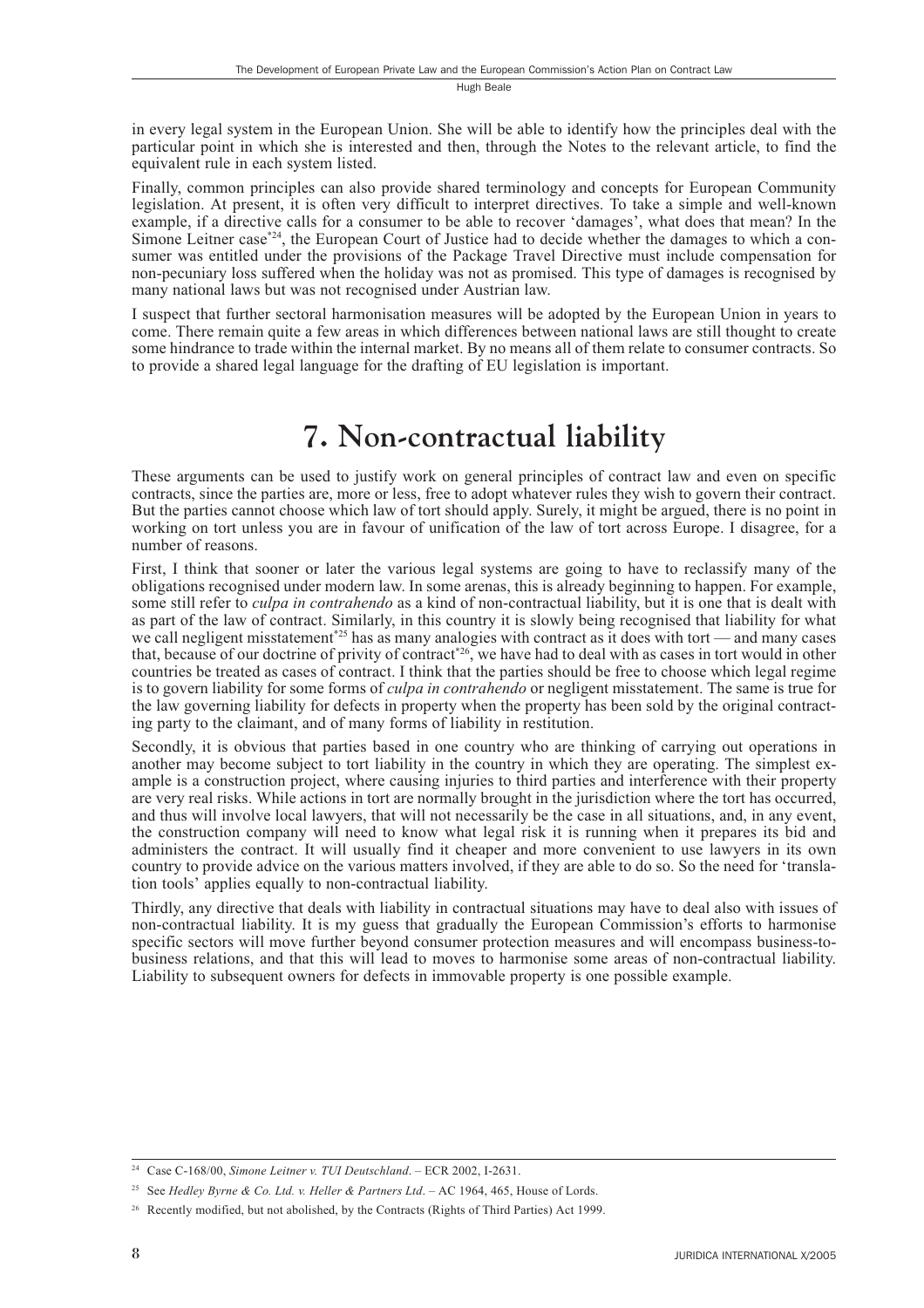#### 8. The European Commission: the Communication on European Contract Law

What is the position of the European Commission on these questions of unification, harmonisation, and the drawing up of 'principles' of European contract law? It has varied over time. The European Commission gave financial support to the early work of the Commission on European Contract Law, but this was later withdrawn, ostensibly on the ground that the principle of subsidiarity prevented it. Now the European Commission appears once more to be taking the matter seriously. On 11 July 2001, it published a 'Communication from the Commission to the Council and the European Parliament', effectively a green paper for discussion, on European contract law.<sup>\*27</sup> In essence, this paper did two things. First, it asked for evidence as to whether differences between legal systems genuinely cause barriers to trade within the single market. Secondly, it set out four options for future EC initiatives. These were<sup>\*28</sup>:

- $-$  no EC action:
- promote the development of common contract law principles leading to more convergence of national laws:
- improve the quality of legislation already in place; and
- adopt new comprehensive legislation at EC level.

In fact, the options were not, strictly speaking, alternatives; for example, it is possible to adopt options II and III both. Moreover, Option IV includes several sub-options, as the paper contemplated (without giving any detail) a choice of instrument. The choices ranged from, at one extreme, a regulation, which I assume would simply impose a unified system of contract law upon member states, or a directive, which would give member states a certain degree of flexibility in adapting their law to the directive, to, at the other extreme, a recommendation, which would leave the member state free to follow the code only as far as it wished to do  $SO<sub>2</sub>$ 

The reactions to this communication were many and varied. First, on the question of whether differences between national laws hindered intra-Community trade, some took the view that this is definitely the case. Others said that differences in particular sectors did so. For example, the difference in mandatory requirements for insurance and other financial services make it difficult to sell these services across borders and, consequently, give an advantage to domestic companies over outsiders. However many denied that differences 'obstructed' trade between the member states. It is perhaps unfortunate that the paper used this term – some respondents seem to have interpreted this question as asking whether trade was actually prevented, which they denied. However, at the same time, some of them agreed that the need to find out about the law of another country might add to cost. That is surely a hindrance to trade.

As to the options, few thought that Option I, leaving things to the market, would suffice. Conversely, almost everyone seems to have been in favour of Option III, improving the quality of the *acquis*. Most were also in favour of Option II, the so-called restatement option. Some however, like our national government, remarked that, while they saw value in it, they did not regard greater convergence of national laws as an end in itself. Rather, they saw diversity as a virtue. Parties may have differing preferences and should retain the freedom to choose the law they wish to govern their contract.

Inevitably, Option IV attracted a great deal of comment, ranging from enthusiastic support to, in the case of the UK government, opposition to the option in any of its forms.

So what happens now? There was by no means consensus within EU organs. The Council of Ministers produced a rather low-key document<sup>\*29</sup> that principally emphasises the need to improve the coherence of the *acquis communautaire*. It also suggested that the Commission should look at whether differences in noncontractual liability and property law constitute barriers to the functioning of the internal market. The Commission subsequently arranged for such a study to be carried out.

In contrast, the European Parliament reacted by requesting a detailed action plan<sup>\*30</sup>, setting very ambitious deadlines:

 $-$  by the end of 2004: to compile a database, in all Community languages, of national legislation and case law in the field of contract law and to promote, on the basis of such a database, comparative law research and co-operation between interested parties, academics, and legal practitioners;

<sup>&</sup>lt;sup>27</sup> COM (2001) 398 final. The paper is available on the Internet at http://europa.eu.int/comm/off/green/index en.htm.

<sup>&</sup>lt;sup>28</sup> See Communication, para. 4.

<sup>&</sup>lt;sup>29</sup> http://register.consilium.eu.int/pdf/en/01/st12/12735en1.pdf.

<sup>&</sup>lt;sup>30</sup> COM (2001) 398 final, C5-0471/2001 - 2001/2187(COS). - OJ C 140 E, 13.06.2002, p. 538.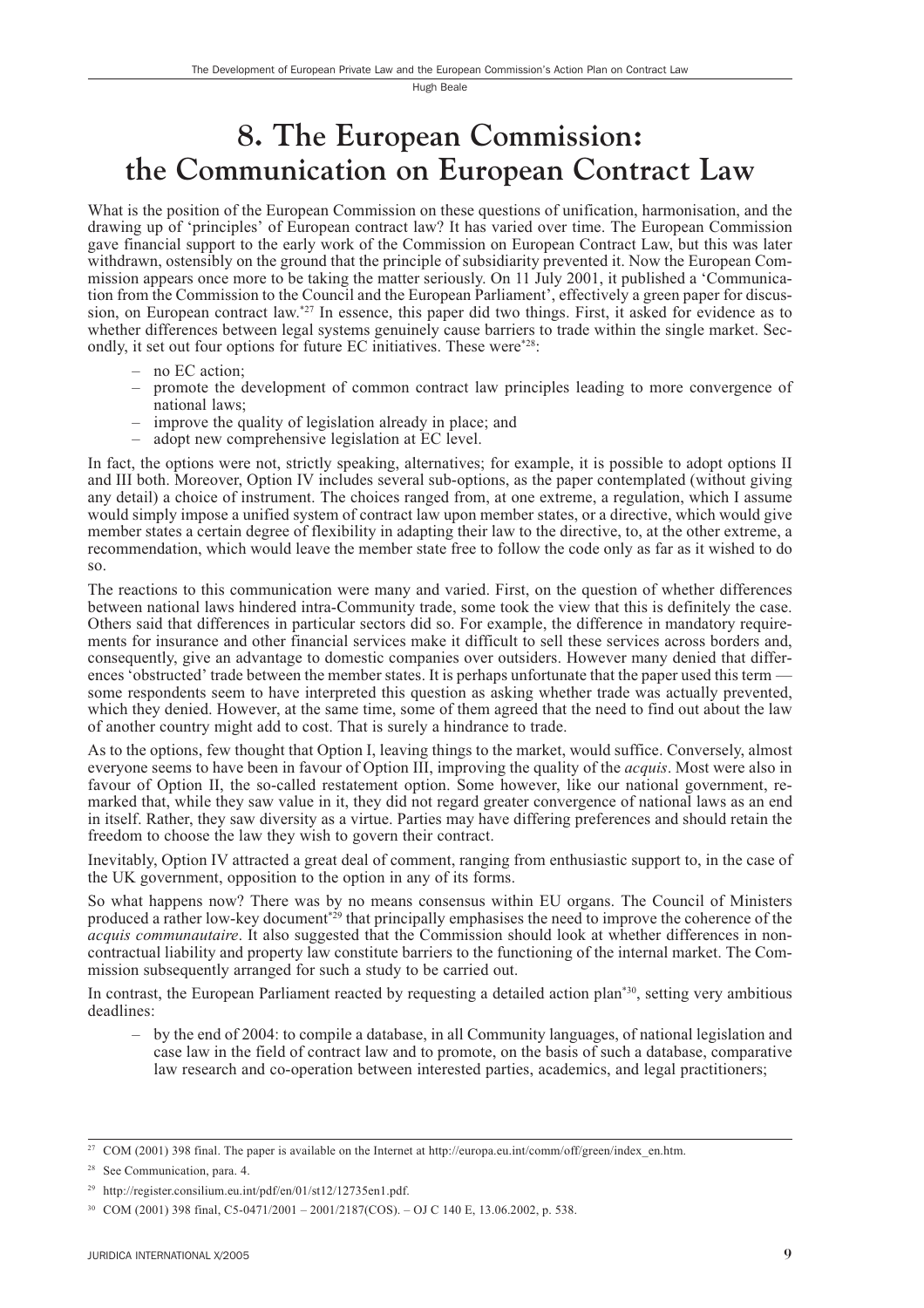- $-$  in parallel to the above, by the end of 2004; on the basis of detailed expert advice, to put forward legislative proposals aimed at consolidation (for example, streamlining, simplification, and standardisation of legal concepts, as well as codification, extension, and abrogation) of the law;
- by the beginning of 2005: in co-operation with the European Community's Office for Official Publications, to publish the comparative analysis and common legal concepts and solutions in the appropriate form;
- from 2006: to enact European legislation implementing the common legal principles and terminology for cross-border or national contractual relations, with the possibility of abrogating contracts:
- at the beginning of 2008: to review the extent to which the common legal principles and uniform terminology in European law have proved their value in practice, with consideration of whether uniform European provisions should be laid down in respect thereof, so as to lead, in the longer term, to uniformity in contract law within the EU and as regards the laws of its member states; and
- $-$  from 2010; establishment and adoption of a body of rules on contract law in the European Union that takes account of the common legal concepts and solutions established under previous initiatives

The Economic and Social Committee said it would prefer to see European contract law in the form of a regulation.<sup>\*31</sup> This would not replace national laws, however. It would be a set of rules that the parties could choose to govern their contract in place of national law. It would contain consumer protection measures, since the Economic and Social Committee sees the new law as being particularly valuable to consumers and SME<sub>s</sub>.

#### 9. The Commission's action plan and The Way Forward

In the light of these various reactions, in January 2003 the European Commission produced its Action Plan on a More Coherent European Contract Law.<sup>\*32</sup> The action plan called for comments on three proposed measures: increasing the coherence of the *acquis*; promoting the elaboration of EU-wide standard contract terms; and further examining whether there is a need for a measure that is not limited to particular sectors, such as an 'optional instrument'. In October 2004, the Commission published a further paper, *European* Contract Law and the Revision of the Acquis: The Way Forward<sup>\*33</sup>, which confirms and develops in more detail its plans under each heading.

#### 10. Improving the *acquis*: the Common Frame of Reference

Improving the coherence of the *acquis* was Option III of the 2001 communication. What is interesting is that the Commission is in effect combining this with Option II. Its principal proposal for improvement is to develop a common frame of reference (CFR), which should then be used by the Commission as a tool in both drafting new legislation and creating a review of the existing *acquis*.<sup>\*34</sup>

This seems a very sensible reaction to the problems that were suggested or confirmed in the consultation process. However, the Action Plan was not very clear on some intriguing questions about the CFR. What will it look like? What will it cover? And how will it be produced?

On the question of what the CFR will look like, the *Action Plan* gave some broad hints that the CFR would not be just a set of definitions: the *Action Plan* seemed to envisage a statement of rules.<sup>\*35</sup> This seems to be confirmed by the *Way Forward* paper, which states:

 $\frac{31}{11}$  ECOSOC INT/117 European contract law. - OJ C 241, 7.10.2002, p. 1.

 $32$  COM (2003) final, OJ C 63/1.

<sup>&</sup>lt;sup>33</sup> Communication from the Commission to the European Parliament and the Council, COM 2004) 651 final, 11 October 2004. This is available at http://europa.eu.int/eur-lex/de/com/cnc/de\_cnc\_month\_2004\_10.html.

<sup>&</sup>lt;sup>34</sup> Action Plan para. 72.

<sup>&</sup>lt;sup>35</sup> See, e.g., Action Plan paras. 62–63.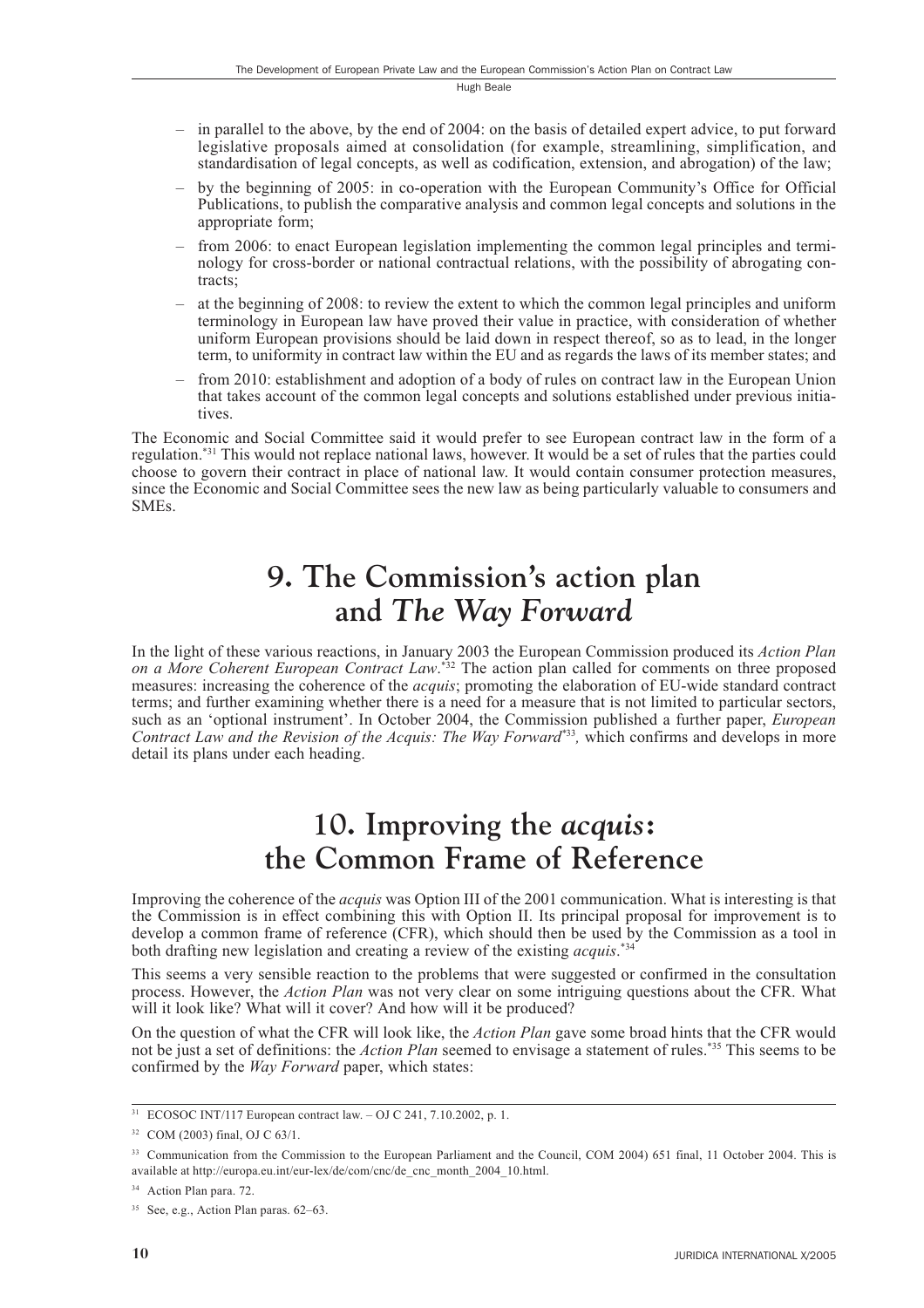The structure envisaged for the CFR (an example of a possible structure is provided in Annex I) is that it would first set out common fundamental principles of contract law, including guidance on when exceptions to such fundamental principles may be required. Secondly, those fundamental principles would be supported by definitions of key concepts. Thirdly, these principles and definitions would be completed by model rules, forming the bulk of the CFR.<sup>\*36</sup>

Annex I to *The Way Forward*, in which the Commission sets out a possible structure for the CFR, envisages three separate chapters — for principles, definitions, and model rules, respectively.

I am not quite sure what is intended by the various headings. 'Model rules' is clear enough, but how are 'Principles' different from 'Model rules', and what is to be included in the 'Definitions' in Chapter II?

On 'Principles' we can get some idea from Annex I, in which the Commission suggests the possible content of each chapter. As examples of the principle to be included in Chapter I of the CFR, the annex lists 'the principle of contractual freedom', 'the principle of the binding force of contract', and 'the principle of good faith'.<sup>\*37</sup> Thus, principles in this context are simply the most general provisions of contract law. The annex refers also to 'exceptions' qualifying such general principles, so that 'freedom of contract' is qualified by 'application of mandatory rules', 'in particular where a contract is concluded with a weaker party'.<sup>\*38</sup>

The scope of the 'Definitions' in Chapter II is rather less clear. The annex gives as examples:

Examples: definition of contract, damages. Concerning the definition of a contract, the definition could for example also explain when a contract should be considered as concluded.

Obviously, some brief definitions in the narrow sense would be needed, but in the PECL there is a very limited number of these.<sup>\*39</sup> There is no single definition of either damages or when a contract is concluded. The 'definitions' have to be derived from a series of articles<sup>\*40</sup>, and, to be honest, I think it would be hard to draft short definitions concerning such complex topics. Perhaps what is intended is the kind of broad statement that of itself carries no force but is merely a reference to other, more detailed, provisions. If this is right, then any difference from the PECL is largely one of drafting technique.

Thus. I think that in terms of its form, the core of the CFR is envisaged as being similar to the articles of the  $PECL$  — a set of principles that set out basic concepts and how they interrelate in the form of a series of rules.

I hope that the CFR will include not only rules, similar to the articles of the PECL, but also a commentary explaining the interrelationship of the rules and giving examples. Such commentaries can be enormously helpful in understanding the operation of the rules and are widely used in restatements, both national (as with the American Law Institute's 'Restatements') and international, as with the UNIDROIT Principles of International Commercial Contracts.<sup>\*41</sup> Even the UK Parliament is coming close to having a commentary on its legislation, in the form of the 'Explanatory Notes' that accompany bills. It would be a great shame if the CFR did not include comments on the rules.

In terms of content, the model rules that are envisaged by the annex to *The Way Forward* seem to be the equivalent of the rules of the PECL. Sections I and III-VII follow very closely the scheme of the PECL, not only parts I and II but also Part III. Part III deals with a number of topics that either are applicable not only to contract claims but other areas of law\*42 or were omitted from the earlier work.\*43 Annex I of The Way Forward includes most of the former but not the latter.

This suggests that the core of the CFR will be general principles of contract law, the infrastructure on which rules governing specific contracts are built. Indeed, that is just where a CFR is most needed, because it is in those general principles that we find the greatest divergences in concepts and terminology. However, The Way Forward contains additional items that are of considerable significance.

First, the paper envisages that the CFR will deal not only with general principles but with some specific contracts. Annex I lists sales and insurance contracts. The Action Plan had stated that service contracts as well should be covered.<sup>\*44</sup> It mentioned rules for areas in which we can expect further legislation — finan-

<sup>43</sup> Illegality, conditions, and capitalisation of interest. The annex does not refer to these, save that 'interest' is mentioned in the remedies section without indication as to whether simple or compound interest is meant.

<sup>44</sup> Action Plan para. 63.

<sup>&</sup>lt;sup>36</sup> Way Forward para. 3.1.3, p. 11.

<sup>&</sup>lt;sup>37</sup> Way Forward Annex I, p. 14.

<sup>&</sup>lt;sup>38</sup> Annex I, p. 14.

 $39$  See arts. 1:301-1:305.

<sup>&</sup>lt;sup>40</sup> Conclusion of a contract, from arts. 2:101-2:211; damages, from arts. 9:501-9:510.

<sup>&</sup>lt;sup>41</sup> See now the 2004 edition.

<sup>&</sup>lt;sup>42</sup> Plurality of parties, assignment of claims, substitution of new debtor / transfer of contract, set-off, and prescription. The annex includes all but set-off.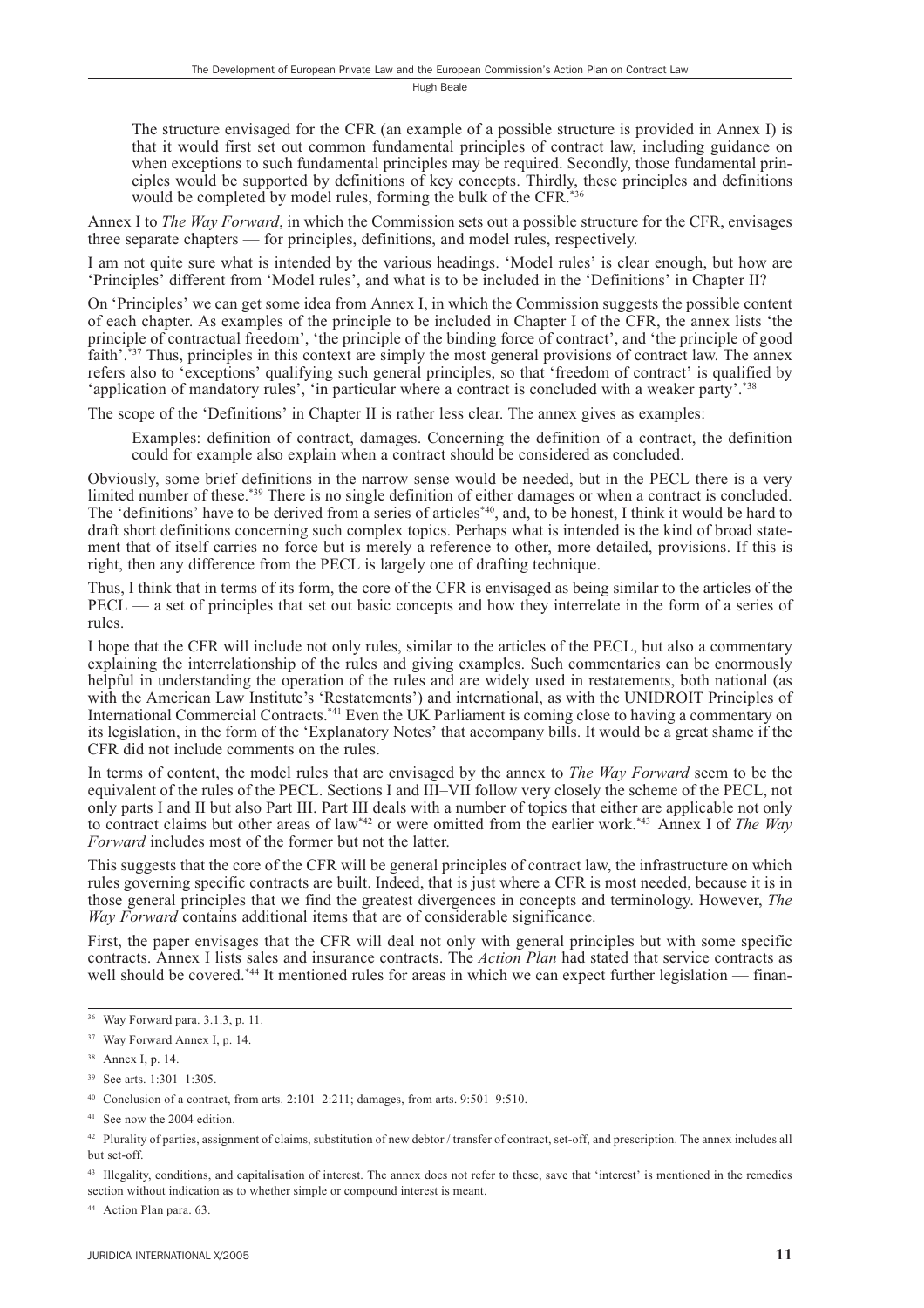cial services and insurance — and also said that credit securities on movable goods and the law of unjust enrichment should be covered.<sup>\*45</sup> Whether the omission of these from *The Way Forward* represents a change of heart or merely a reluctance to appear overambitious I do not know.

Secondly, The Way Forward makes it clear that the primary purpose of the CFR is to help in the revision of the *acquis*, and it goes beyond the *Action Plan* in setting out a plan and a timetable for this revision. Most of the *acquis* deals with consumer contracts, and it is evident that the Commission intends that the CFR deal with specific issues relating to consumer contracts as well as lay down general rules that might apply to business-to-business contracts. The paper states:

A distinction between model rules applicable to contracts concluded between businesses or private persons and model rules applicable to contracts concluded between a business and a consumer could be envisaged.\*46

Thus, it seems that the rules may have to deal specifically with consumer contracts in general, as well as — I assume — consumer sales and consumer insurance. That will be quite a contrast to the PECL, which do not have specific consumer provisions. The point is made even clearer in Annex I. Section II of the model rules might deal with pre-contractual duties and, in particular, pre-contractual information obligations — phrases that to an English lawyer at least suggest consumer protection rules rather than rules for contracts in general. I will return to this issue later.

I think that the CFR needs to contain even more than rules dealing with consumer contracts, however. We have to remember that the CFR is not to be a set of binding rules. Rather, it is to provide definitions and concepts, and to be a model that legislators may apply or otherwise follow when drafting or revising Community instruments. The legislators will want to know why one approach or concept might be preferable to another. This might be for reasons of tradition — that the approach in question reflects the laws of the majority of member states or of the majority of the existing Community instruments that touch the topic. Here detailed notes on the derivation of the rules and a comparative evaluation would seem to be essential. In addition, I think the CFR should contain, or be accompanied by, a fairly full discussion of underlying policy — for example, concerning why a particular kind of safeguard for consumers is thought to be justified in one type of case but in another case to be an unnecessary restriction of freedom of contract (in other words, what justifies the particular exception to the 'principle' of freedom of contract). There may need to be some general discussion of competing policy approaches or philosophies of contract law in general, and of how a suitable balance between the competing approaches may be achieved.

As to how the CFR is to be produced, the *Action Plan* referred to the ongoing research process and stated explicitly that it did not wish to reinvent the wheel; further research projects should be undertaken only where ongoing research leaves a gap. Thus, it seems that the Commission intends to rely largely on the work of the various groups that are already in existence.

The Way Forward makes it clear, however, that it does not wish to rely on a wholly academic product. 'Stakeholder participation' is essential. The paper stated that the Commission will establish a network of stakeholder experts to engage with the academic researchers and that there will be regular workshops 'to enable stakeholders to identify practical issues to be taken into account and give feedback'.\*47 There will also be working groups composed of experts from member states.\*48

The Action Plan suggested that research funds will be made available to these groups via the Sixth Framework Programme, which specifically included a call for research in this area, and this is indeed happening. Funding has been given to the Joint Network on European Private Law, whose work Professor von Bar will describe in his paper.

Before I conclude, however, I will say a few words about three matters. First, how will the draft CFR be turned into the final product; secondly, if it is to be used to revise the *acquis*, how will it have to differ from the PECL; and, thirdly, what uses are to be made of the CFR, and what must it therefore contain?

 $45$  Ibid.

<sup>&</sup>lt;sup>46</sup> Way Forward para. 3.1.3, p. 11.

 $47$  Way Forward para, 3.1.2, p. 10.

 $48$  *Ihid*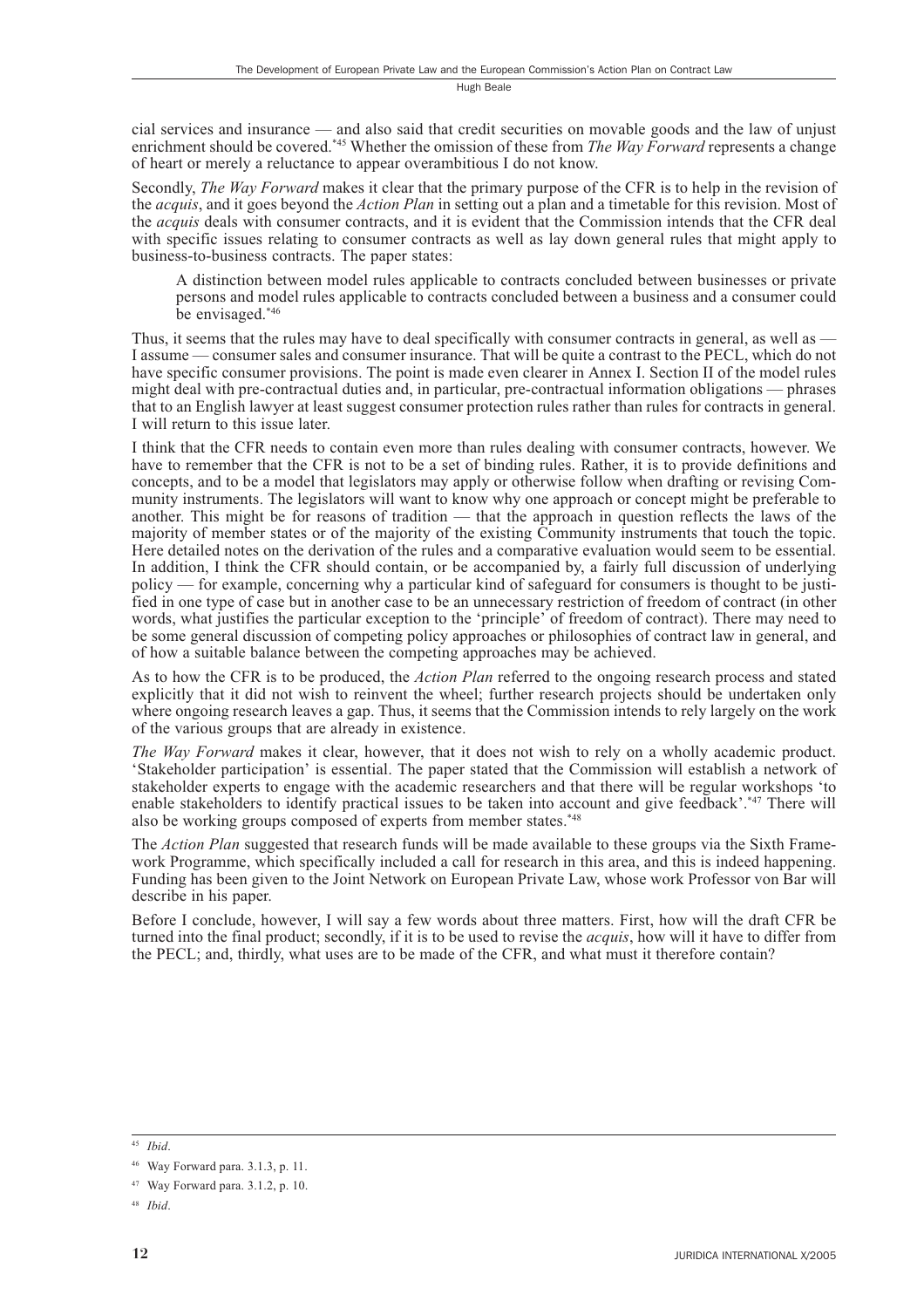### 11. From CoPecl to CFR

What is to happen after the network has submitted its 'draft CFR' to the Commission? The Commission plans to turn the researchers' draft into the CFR. How this will be achieved is not wholly clear, even after the Way Forward paper. I can envisage the input to the Commission, and I have said what I think the outcome will look like; however, the process of production will take place in what for the moment remains a mysterious black box. The Way Forward states that the EP, the Council, and the member states 'will be invited to examine the researchers' final report and the Commission's evaluation [...] Consultation of Member States could be continued through the same working group of national experts which will track the preparatory work."<sup>49</sup> This suggests that production of the CFR will involve a political process within the Community organs and member states. Whether that is desirable is a question to which I will return.

In the Action Plan, the Commission said that it will consult 'with stakeholders and other interested parties', in which it seemed to include industry, retail business, legal practitioners, and consumers.<sup>\*50</sup> The Way For*ward* states that after the 'political' process just mentioned, there will be a six-month consultation with stakeholders. This rather suggests that stakeholders will have input for the research efforts only via the workshops etc., before the CoPECL are delivered to the Commission, and the six-month consultation period at the end.

#### 12. Differences from the PECL: general rules of consumer law

We have seen that the Commission wants and needs a CFR that will help it to revise and possibly extend the *acquis* of consumer legislation. Thus, it must either lay down rules on consumer protection that the legislator may wish to adopt or, as I have suggested, explain in what circumstances departure from the general rules of contract law may be justified and what type of consumer protection device is appropriate to each circumstance. This strikes me as quite a challenge.

Of course, much of the work of the *Acquis* Group, a leading partner in the Joint Network on European Private Law, is aimed at just this. The group is concerned to extract the principles (if any) that underlie the existing *acquis*, much of which is consumer law. However, the *acquis* does not deal with every issue of consumer protection, even as concerns the individual rights of consumers, and does not necessarily contain the correct answers, as the Commission's paper acknowledges.<sup>\*51</sup> In particular, the Commission is interested in whether the 'minimum harmonisation' clauses of the directives allow the directives to achieve the goals of a high level of consumer protection and the elimination of market barriers.<sup>\*52</sup> As will be apparent to those who have considered the impact of the draft Directive on Unfair Commercial Practices as a set of broad standards governing what is to be forbidden and its 'maximum harmonisation' clause, the abandonment of minimum harmonisation in any revised directive might bring a considerable diminution in consumer protection unless the replacement directive has quite tough requirements. Thus, the Commission may envisage moving from what might be called (not wholly accurately) a 'lowest common denominator' directive, one setting fairly low requirements but allowing member states to give consumers additional protection, to a genuinely high level of consumer protection. Obviously, that may go beyond anything in the existing *acquis*. The Commission is quite right to say that the model rules should draw not only on the *acquis* but on 'best solutions found in Member States' legal orders'.

The Commission on European Contract Law did not attempt to deal with consumer protection — indeed, it deliberately avoided issues of consumer law on the ground that these 'raise policy issues more appropriately determined by Community law and national legislation'.\*53 The PECL are aimed at providing the 'infrastructure' of general rules on which rules for specific contracts and consumer contracts may be built, though in some cases they may be directly applicable to business-to-business or other non-consumer contracts because there is no more specific regulation. Nor to date has detailed analysis of national consumer protection regimes taken place in the discussion of the Co-ordinating Committee of SGECC. This is because the principal chapters that have been finalised are either on topics already regulated by EU directives (sales) or

<sup>&</sup>lt;sup>49</sup> Way Forward para. 3.2.3, p. 12.

<sup>&</sup>lt;sup>50</sup> Action Plan para, 65.

<sup>&</sup>lt;sup>51</sup> See the questions posed in Way Forward pp. 3–4.

<sup>&</sup>lt;sup>52</sup> Way Forward p. 3.

<sup>&</sup>lt;sup>53</sup> PECL Parts I & II, Introduction, p. xxv.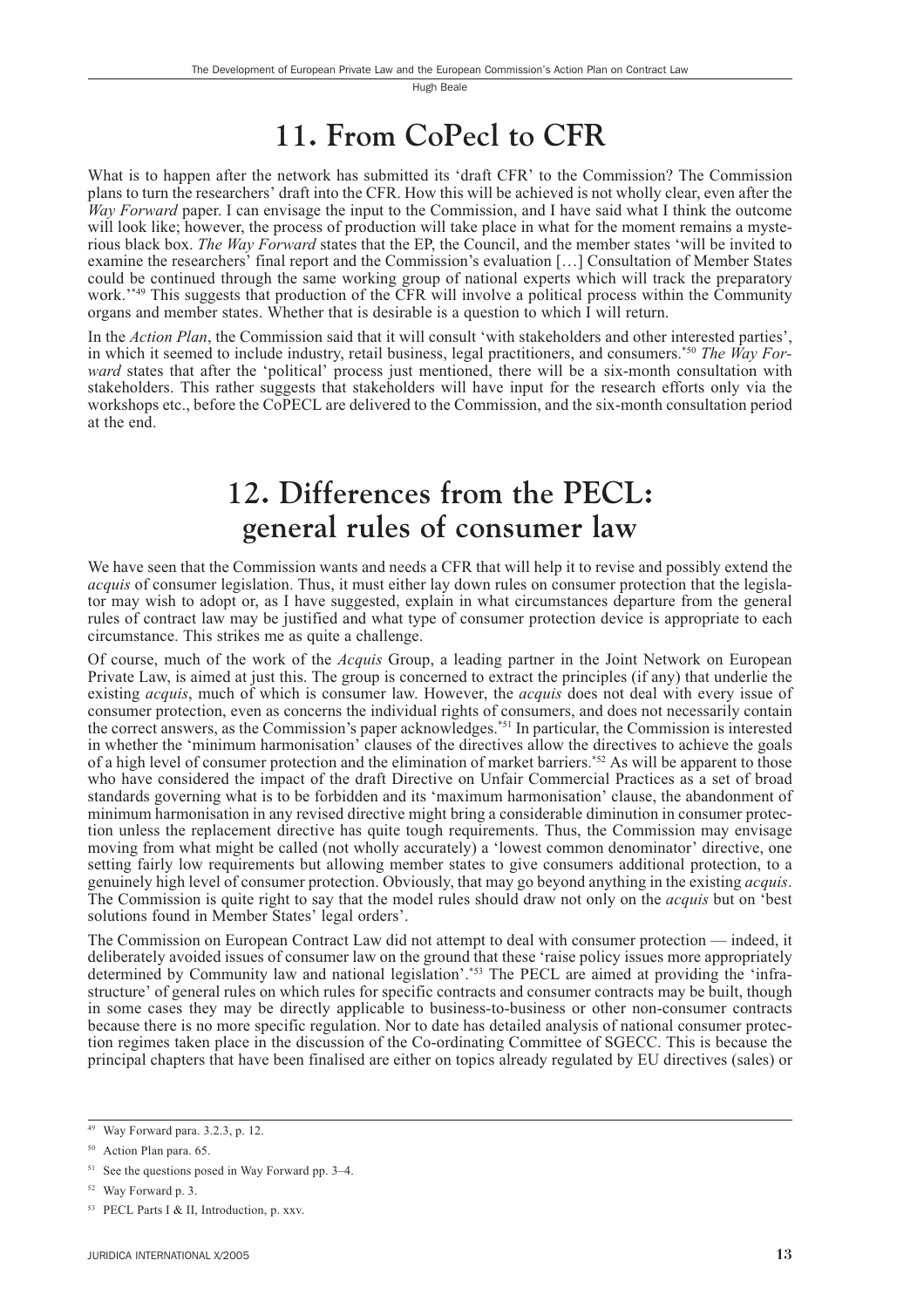on topics that primarily concern business-to-business contracts (long-term contracts). It therefore seems to me that work on general common principles of consumer protection beyond the *acquis* needs to be done by one of the Principle Drafting Groups.

#### 13. The goals and contents of a Common Frame of Reference

#### 13.1. Use as a toolbox

The CFR may have to differ from the PECL in other ways also, ways that reflect its purpose. What is required of the CFR as a 'toolbox' may differ from what is needed for its possible use as the basis for an optional instrument or even as a modern statement to be followed by legislators looking to update their contract law, in the way that the Lando group suggests.

To me the point of the CFR as a toolbox seems to be twofold. First, it should set out what the common principles of the current laws of the member states are. As I have argued earlier, for the most part the laws do achieve rather similar results; the problem is one of translation between differing terminology and conceptual structures. The issue is not to fix what European legislation should be but to provide an agreed language by which we can try to ensure that it achieves what is wanted in each system. But the CFR should not try to hide differences. True, it has to come up with a rule of some kind — a majority rule, for example. But the Notes should clearly explain when the rule stated does not represent the laws of some member states, so that the differences can be taken into account in drafting the relevant EU legislation. Equally, so far as possible, different traditions in applying principles such as good faith should be studied and explained openly, so that we may know of them.

Secondly, the CFR should by all means reflect what the researchers and stakeholders conclude is the 'best' of the national approaches to achieve a particular policy outcome — if there is an agreed policy and if it can be agreed that one technique of achieving it is clearly superior to others. However, I suspect that more usually there will be a range of policy outcomes as well as of techniques. I think that, for the purpose of using the CFR as a toolbox, the researchers should then content themselves with adopting that policy approach that seems to reflect the majority position, or perhaps 'the modern trend'. But whatever happens, the other policy approaches and other techniques should not be suppressed. On the contrary, they should be flagged very clearly in the Notes, and the choice discussed in the evaluative commentary. The aim of the CFR as a toolbox should not be to legislate; it should be to present the legislators with options.

The fact that stakeholders are taking part in the process does not show that the aim is different. It is true that practitioners and other stakeholders often have political aims; lawyers often argue for outcomes that they believe will suit their clients. For this reason, it will be important to ensure that the stakeholders are drawn from each side of any divide. I believe it is important that they be there, however, to ensure that issues of policy and social justice are flushed out into the open. It is even more important that the researchers who will be responsible for the CoPECL, and whoever at the Commission has the task of turning the CoPECL into the CFR, recognise policy issues for what they are and set out the arguments on each side. A failure to  $\alpha$  do that — for example, through the simple enunciation of a rule that in fact represents a contested policy  $choice$  — would not only be an academic failure; it would be an improper arrogation of decision-making powers.

I must confess that I am worried by the plan to make the approval of the CFR subject to some political consultation. At that stage, I think there may well be attempts to make policy choices — or at least, by fixing the terms of the CFR, to rule out some for the future. I also worry that what I believe could be, technically speaking, a very fine product will be ruined by last-minute alterations of a political nature. We cannot afford the sort of nonsensical insertions that were made in the Fundamental Charter of Rights: phrases that sound fine at the moment of proposition but are very uncertain in their legal effect — or devoid of any effect at all. And it should be clear from what I have said that I believe political input to be unnecessary at the stage of creating the CFR as a toolbox. The CFR will be only a kind of 'draughtsman's handbook'; the legislators will have absolute control over whatever goes into any new or revised instrument at the time it is passed.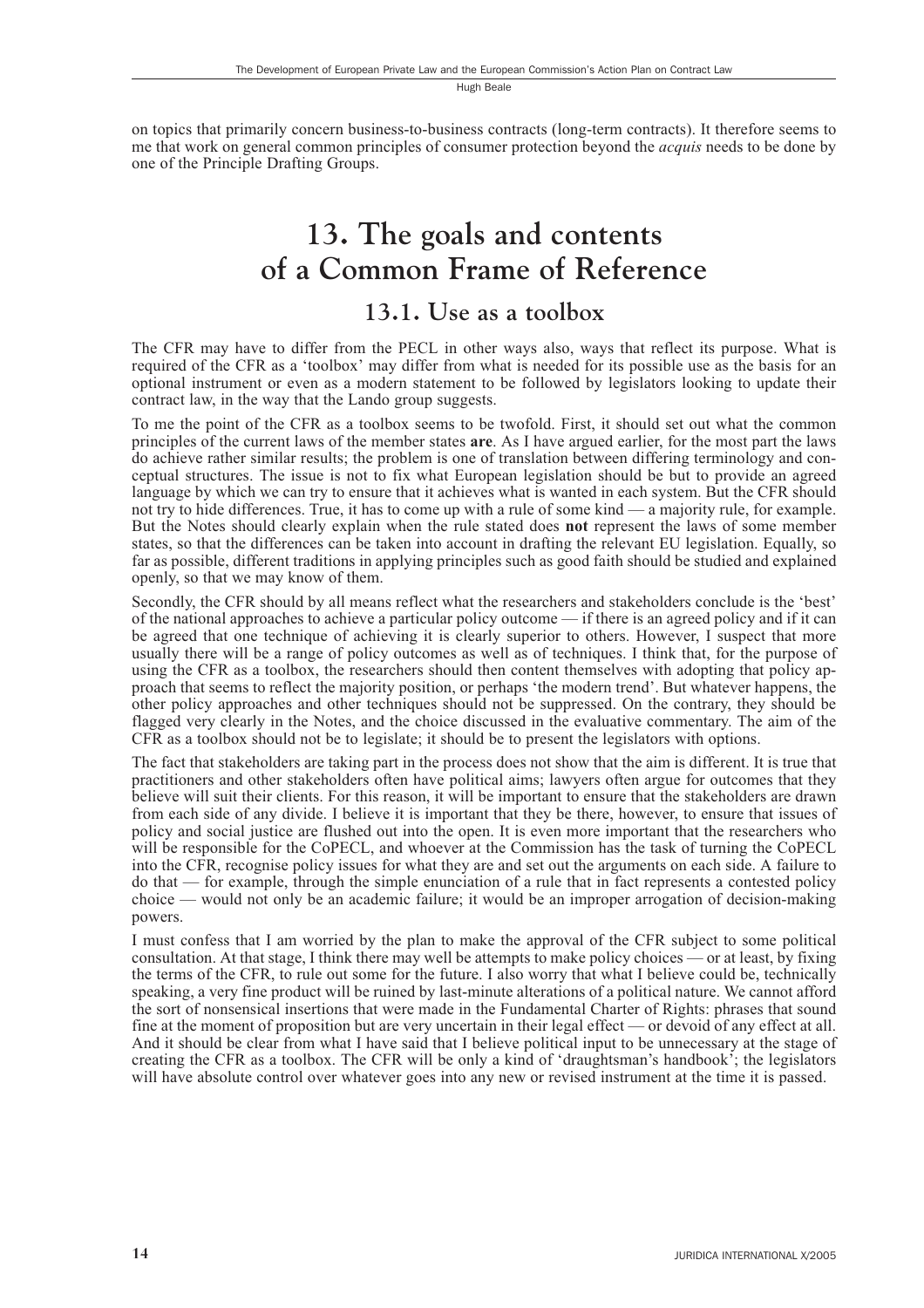#### 13.2. The optional instrument

Were the CFR to be used as the basis for an optional instrument, the final result would have to be different again. Let me say a few words about the third proposal of the Commission, that we should continue to reflect on the need for an optional instrument that might be based on the CFR.

It is worth noting what is meant by an optional instrument. At least in informal discussion, some commentators on the Communication document of 2001 seemed to suggest that, as not all countries would agree to a European contract code to replace national laws, there might instead be a new treaty adopting an optional code, to which countries might adhere if they wished. In other words, the situation might be a bit like adoption of the common currency, with another two-speed Europe and, no doubt, with endless arguments as to which group is the tortoise and which the hare. But this is not what the Communication referred to explicitly<sup>\*54</sup>, nor what the *Action Plan* or *Way Forward* envisages. They speak of a set of contract rules that the parties might choose to govern their contract, rather as now parties in the countries that have ratified the CISG can choose to use it instead of one of their national laws. And if the optional instrument were to be adopted via an international or Europe-wide convention, then, like the CISG, it could replace the national system of law.

In fact, that may not be necessary. The European Commission has circulated a separate consultation paper on reform of the Rome Convention<sup>\*55</sup>, and one of its questions is whether said convention should be amended to allow the parties to adopt a non-national system, such as the PECL or the UNIDROIT Principles, in place of a national law.\*56

I believe that this should be permitted, though, obviously, careful thought will need to be given to which sets of principles should be permitted. I would not want a situation in which 'principles' drawn up by, for example, a business association representing only the interests of its members could be used in place of national law. Some have raised other objections — that the rules are likely to be incomplete, the issue of what is to happen if one party is in a signatory country but not the other, and so on. But I do not see that these objections have any more force than they do in relation to the CISG, and the CISG seems to be working reasonably well.

There are more questions about the optional instrument, however. One is whether it should be a system that the parties must opt in to; or one that will apply if they do not opt out, as with the CISG where international sales are concerned. The answer must be linked to the second major question: should it apply only to crossborder transactions within the EU or also to domestic transactions?

I think these questions are difficult. My initial reaction is to say that I think it would be acceptable to permit parties to choose the optional instrument even for domestic transactions if they so wish — but that they should have to make a positive choice, rather than be bound by it unless they opt out. The latter would pose too large a threat to national laws.

But this begs the question of whether there should be an optional instrument at all. I suspect that the UK government for one may not favour it. It seems to threaten the national system. However, I am not convinced that this is a legitimate ground for opposing the optional instrument.

I think I should make my position plain. I have argued elsewhere that there is a positive value in diversity.<sup>\*57</sup> It allows us to have different rules for countries that still do not exactly have similar social and economic conditions; as Professor T. Wilhelmsson has eloquently argued\*58, it allows us to experiment; and, most importantly, I wish to preserve pluralism in our society for its own sake. We might need to surrender pluralism where diversity creates real problems; but I do not think that legal differences must necessarily do so.

I have argued elsewhere\*<sup>59</sup> that we should have harmonisation of law to the extent that we remove major differences that might constitute serious, hidden traps for those seeking to do business across national borders, particularly differences that might expose parties when they are unlikely to be insured or to be able to take other precautions. Beyond that, unification or even harmonisation of contract law is unnecessary because for most consumer and business transactions all that matters is that the different laws are approximately the same and that any major differences are easy to discover. This is because most consumer and

 $54$  See para. 66.

<sup>&</sup>lt;sup>55</sup> COM (2002) 654 final of 14 January 2003.

<sup>&</sup>lt;sup>56</sup> Question 8.

<sup>&</sup>lt;sup>57</sup> Finding the Remaining Traps Instead of Unifying Contract Law. - S. Grundmann, J. Stuyck (eds.). An Academic Green Paper on European Contract Law. Kluwer 2002, pp. 67-72; The Principles of European Contract Law and Harmonisation of the Laws of Contract. -Andersen, Fejø, Nielsen (eds.). Festskrift til Ole Lando. 1997, pp. 21-40.

<sup>&</sup>lt;sup>58</sup> T. Wilhelmsson. Private Law in the EU: Harmonised or Fragmented Europeanisation? – European Review of Private Law 2002, p. 77.

<sup>&</sup>lt;sup>59</sup> See Note 57, pp. 67-72.